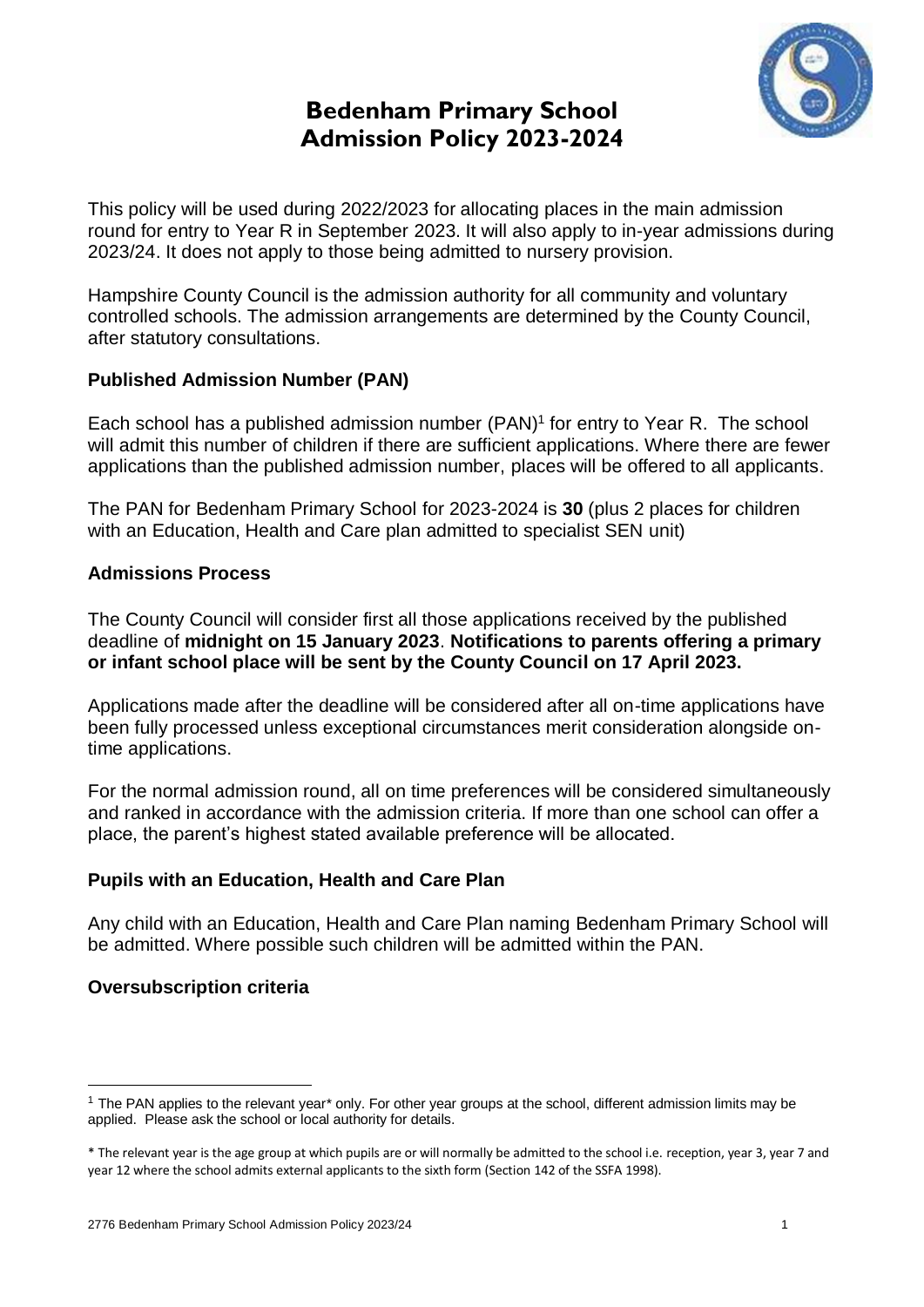

1. Looked after children or children who were previously looked after *(see definition i).* 

2. (For applications in the normal admission round only) Children or families with an exceptional medical and/or social need *(see definition ii)*. Supporting evidence from a professional is required such as a doctor and/or consultant for medical needs or a social worker, health visitor, housing officer, the police or probation officer for social needs. This evidence must confirm the child or family's medical or social need and why that need(s) makes it essential that the child attends Bedenham Primary School rather than any other. If evidence is not submitted by the application deadline, the medical and/or social need cannot be considered.

3. Children of staff *(see definition iii)* who have, (1) been employed at Bedenham Primary School for two or more years at the time at which the application for admission to the school is made, or (2) have been recruited to fill a vacant post for which there is a demonstrable skill shortage.

4. Children living **in** the catchment area *(see definition iv)* of Bedenham Primary School who at the time of application have a sibling *(see definition v)* on the roll of the school who will still be on roll at the time of admission. [See 6 for additional children who may be considered under this criterion.]

5. Other children living **in** the catchment area of Bedenham Primary School*.*

6. Children living **out** of the catchment area of Bedenham Primary School who at the time of application have a sibling *(see definition v)* on the roll of Bedenham Primary School who will still be on roll at the time of admission. [Where a sibling was allocated a place at Bedenham Primary School in the normal admission round in a previous year because the child was displaced *(see definition vi)* from the catchment school for their address, the application will be considered under 4, above, subject to the siblings still living in the catchment area for the school from which they were displaced. In future normal admissions rounds a younger sibling will be considered to have been displaced where they were allocated a place at Bedenham Primary School under this criterion as a consequence of their elder sibling's displacement and are still living in the catchment area for the school from which they were displaced].

7. Other children.

## *Definitions*

2776 Bedenham Primary School Admission Policy 2023/24 2 (i) Looked after children are defined as those who are (a) in the care of a local authority, or (b) being provided with accommodation by a local authority in the exercise of their social services functions (see the definition in section 22(1) of the Children Act 1989). Previously looked after children are those who were looked after but immediately after being looked after became subject to an adoption order, child arrangements order, or special guardianship order. An adoption order is an order under section 46 of the Adoption and Children Act 2002 or section 12 of the Adoption Act 1976. Child arrangements orders are defined in section 8 of the Children Act 1989, as amended by section 12 of the Children and Families Act 2014. Child arrangements orders replace residence orders and any residence order in force prior to 22 April 2014 is deemed to be a child arrangements order. Section 14A of the Children Act 1989 defines a 'special guardianship order' as an order appointing one or more individuals to be a child's special guardian (or special guardians). Previously looked after children also includes those who appear (to the admission authority) to have been in state care outside of England and ceased to be in state care as a result of being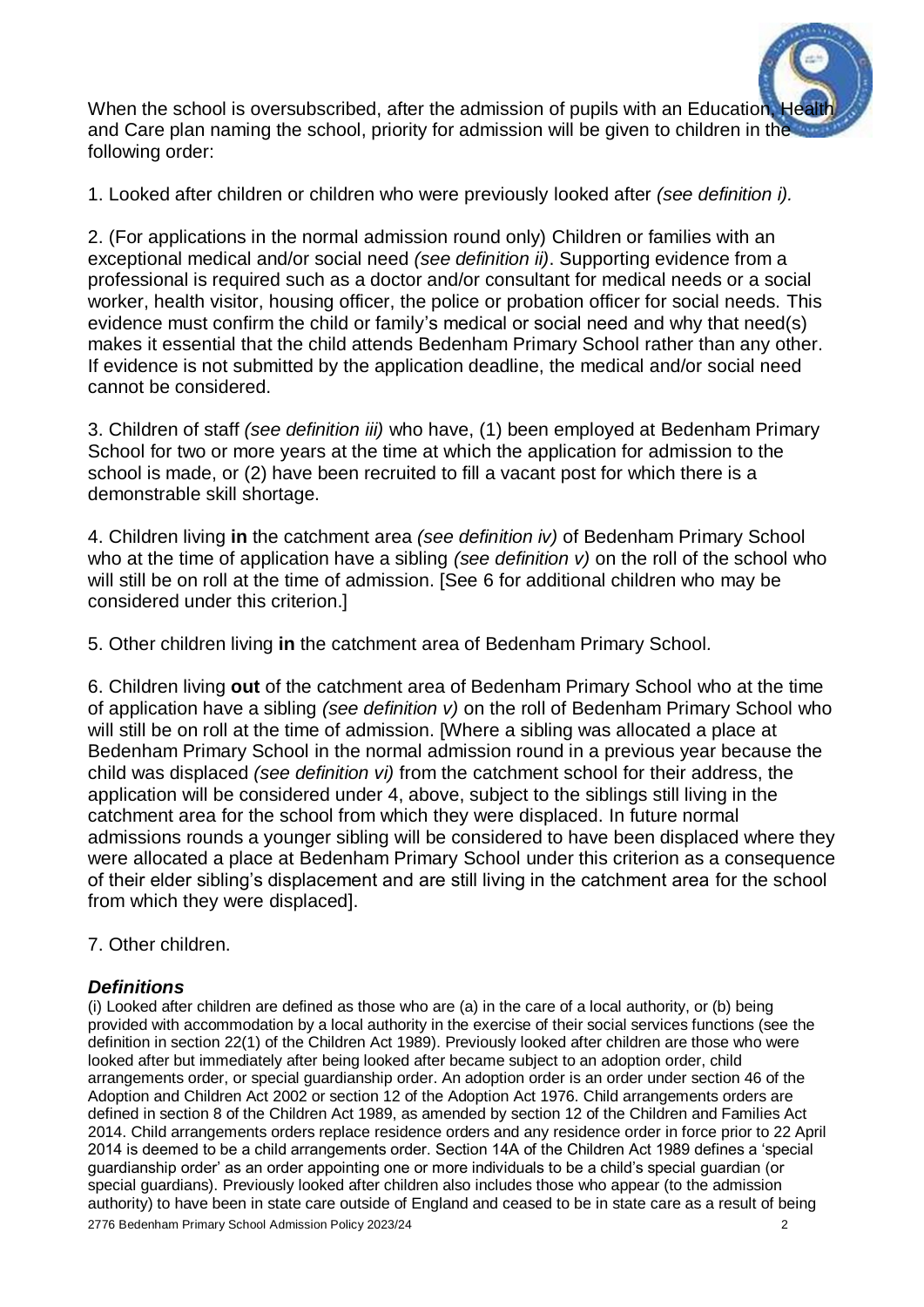

(ii) Applicants will only be considered under this criterion if on the application form (online or paper) they have ticked the appropriate box explicitly indicating that they wish for their application to be considered under medical / social need. 'Medical need' does not include mild medical conditions, such as asthma or allergies. 'Social need' does not include a parent's wish that a child attends the school because of a child's aptitude or ability or because their friends attend the school or because of routine childminding arrangements. Priority will be given to those children whose evidence establishes that they have a demonstrable and significant need to attend a particular school. Equally this priority will apply to children whose evidence establishes that a family member's physical or mental health or social needs mean that they have a demonstrable and significant need to attend a particular school. Evidence must confirm the circumstances of the case and must set out why the child should attend a particular school and why no other school could meet the child's needs. Providing evidence does not guarantee that a child will be given priority at a particular school and in each case a decision will be made based on the merits of the case and whether the evidence demonstrates that a placement should be made at one school above any other.

(iii) 'Staff' includes all those on the payroll of Bedenham Primary School who (specific to clause (1)) have been an employee continuously for two years at the time of application. 'Children of staff' refers to situations where the staff member is the natural parent, the legal guardian, or a resident step parent.

(iv) A map of the school's catchment area is available on the school's details page of the Hampshire County Council website [www.hants.gov.uk/educationandlearning/findaschool.](http://www.hants.gov.uk/educationandlearning/findaschool)

(v) 'Sibling' refers to brother or sister, half-brother or half-sister, adoptive brother or adoptive sister, foster brother or foster sister, stepbrother or stepsister living as one family unit at the same address. It will also be applied to situations where a full, half or adopted brother or sister are living at separate addresses. Criteria 4 and 6 include children who at the time of application have a sibling for whom the offer of a place at Bedenham Primary School has been accepted, even if the sibling is not yet attending

(vi) 'Displaced' refers to a child who was refused a place at the catchment school in the normal admissions round having named it in the application and was not offered a higher named preference school. To identify the child's catchment school please use [https://maps.hants.gov.uk/SchoolCatchmentAreaFinder/.](https://maps.hants.gov.uk/SchoolCatchmentAreaFinder/) Note that some addresses are in catchment for more than one school and in this case, 'displaced' refers to a child who was refused a place at any of their catchment schools.

### **Tie-breaker**

If the school is oversubscribed from within any of the above categories, straight line distance will be used to prioritise applications; applicants living nearer the school have priority. Distances will be measured from the Ordnance Survey home address point to the school address point using Hampshire County Council's Geographic Information Systems (GIS). Distances to multiple dwellings will give priority to the ground floor over the first floor and so on. On individual floors, distances will be measured to the stairs leading to the communal entrance. Where two or more applicants are equidistant, random allocation will be used to allocate the place. An explanation of the random allocation procedure is available on the County website.

# **Additional Information**

### **Permanent Residence**

The child's permanent residence is where they live, normally including weekends and during school holidays as well as during the week and should be used for the application. The permanent address of children who spend part of their week with one parent and part with the other, at different addresses, will be the address at which they spend most of their time.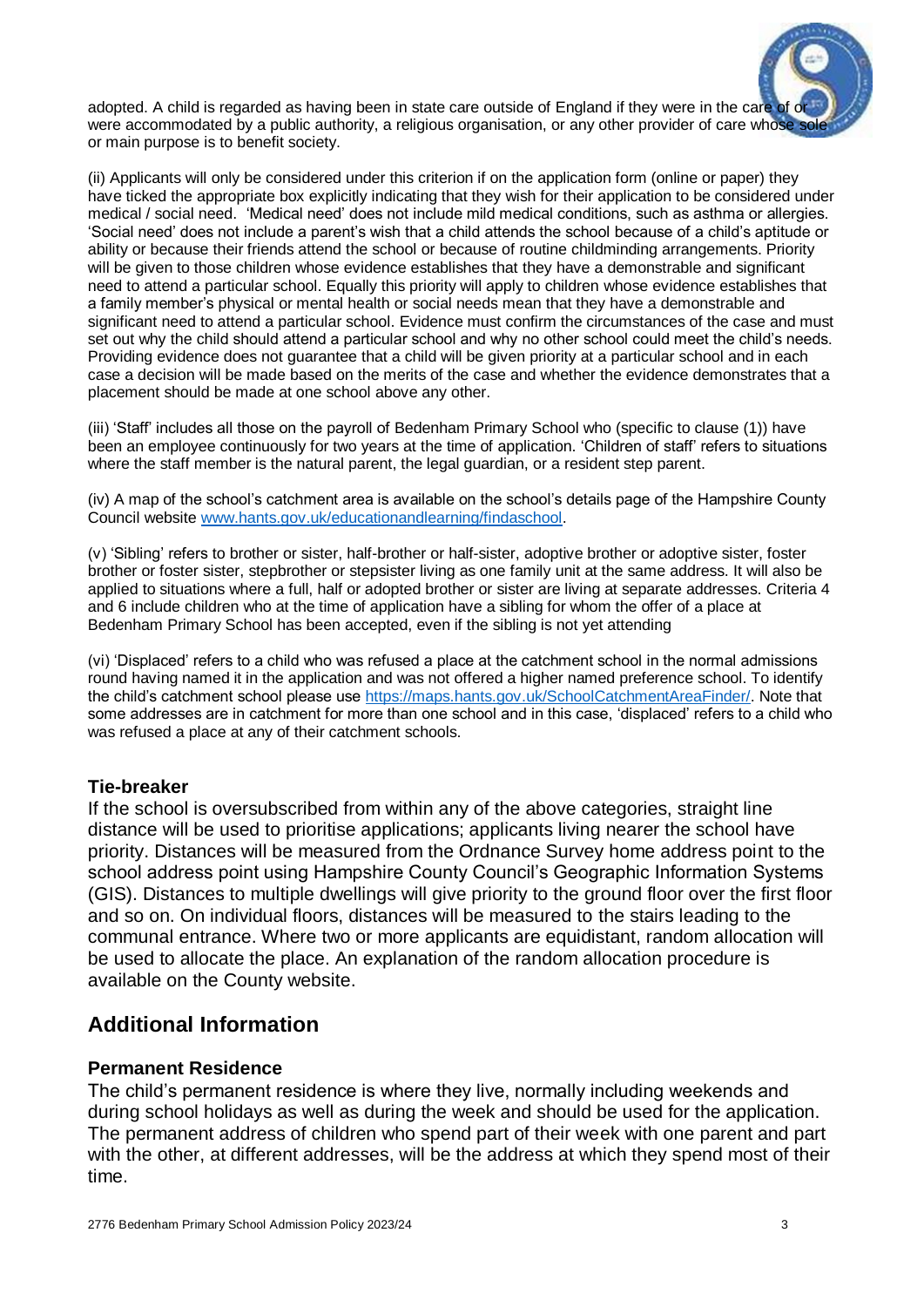# **Multiple births**

Where a twin or child from a multiple birth is offered the last place available within the PAN, any further twin or child of the same multiple birth will also be offered a place, if the parents so wish, even though this may raise the number in the year group above the school's PAN.

# **Fair Access placements by the local authority**

Outside the normal admission round, it may sometimes be necessary for a pupil to be placed by the local authority, or a local placement panel acting on behalf of the authority, in a particular school even if there is a waiting list for admission. Such placements will be made in accordance with Hampshire County Council's Fair Access Protocol. The Protocol is based on legislation and government guidance.

## **Waiting lists**

Waiting lists will be established for each year group where more applications are received than places available. For main round admissions to Year R, the waiting list will be maintained centrally by the local authority until 31 August 2023. At all other times, and for other year groups, waiting lists will be operated by schools on behalf of the local authority.

Any places that become available will be offered to the child at the top of the list on the day the place became available. The waiting list is ordered according to the criteria of the admission policy with no account being taken of the length of time on the waiting list or any priority order expressed as part of the main admission round. Fair Access admissions and school closure arrangements will take priority over the waiting list.

The waiting list will be reviewed and revised –

- each time a child is added to, or removed from, the waiting list;
- when a child's changed circumstances affect their priority;

For entry to Year R, the waiting list will remain open until 31 August 2024, at which point all names will be removed. For all other year groups, waiting lists will remain open until 31 August of each year. Parents who want their child to be considered for a place at the school in the following school year must submit a new in-year application in the August preceding the new school year. Schools will send a decision letter within the first 10 days of the new term.

## **Starting school**

Pupils born between 1 September 2018 and 31 August 2019 (inclusive) are entitled to fulltime schooling from September 2023. Parents can choose to defer their child's admission until later in the school year (but not beyond the start of the term after they reach compulsory school age). Children can also attend part-time until they reach compulsory school age. Parents must discuss their child's starting arrangements with the school once an offer has been secured.

Children with birthdays between:

- 1 September and 31 December 2018 (inclusive) reach compulsory school age on 31 December 2023, at the start of the spring term 2024.
- 1 January and 31 March 2019 (inclusive) reach compulsory school age on 31 March 2024, at the start of the summer term 2024.
- 1 April and 31 August 2019 (inclusive) reach compulsory school age on 31 August 2024, at the start of the new school year in September 2024.

Parents of summer born children (those born between 1 April and 31 August) who are particularly concerned about their child's readiness for school can request to delay their